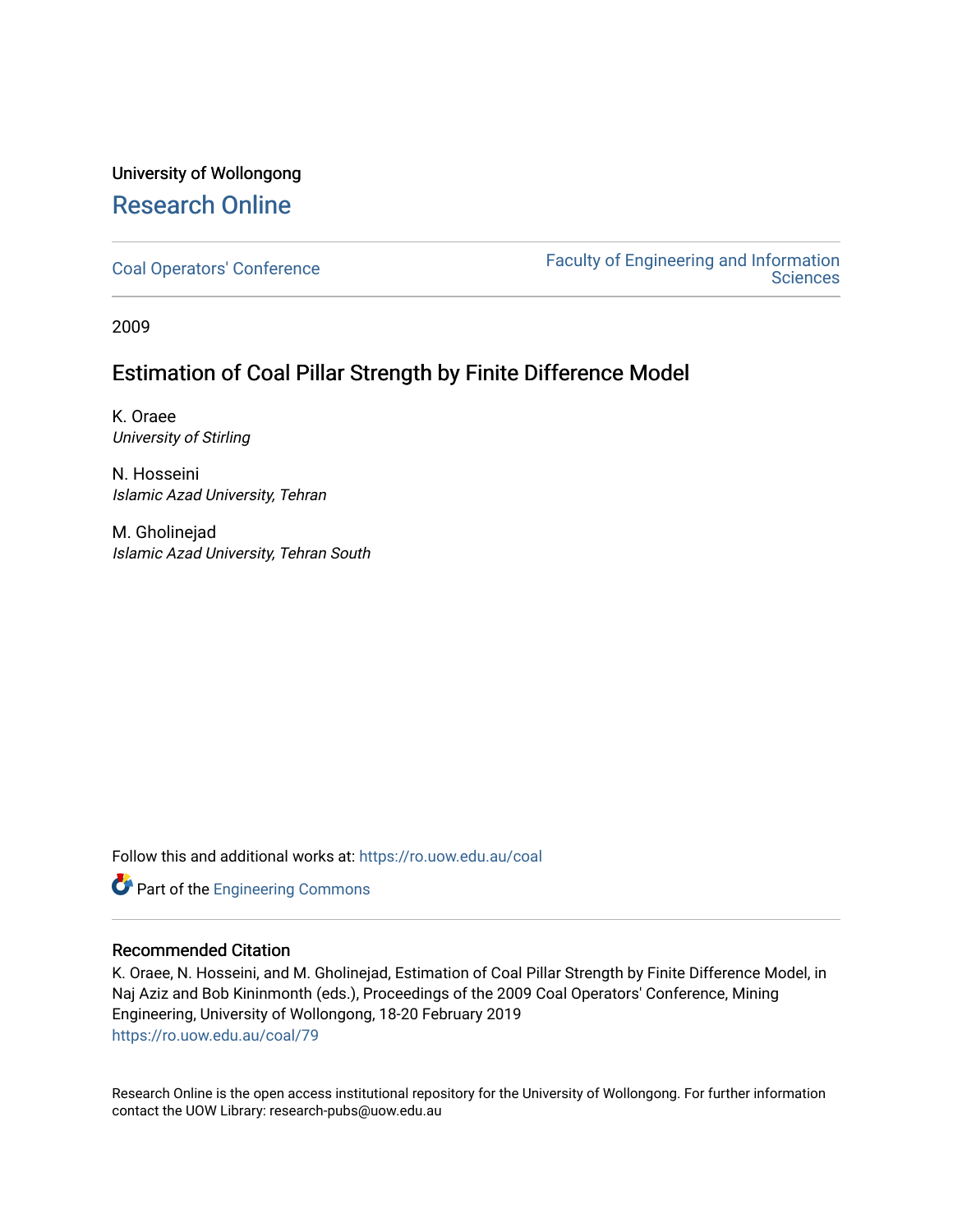# **ESTIMATION OF COAL PILLAR STRENGTH BY FINITE DIFFERENCE MODEL**

## **Kazem Oraee1 , Navid Hosseini<sup>2</sup> , Mehran Gholinejad3**

*ABSTRACT:* Longwall mining is now predominately used in coal mines where somewhat difficult conditions exist. As in the case of all other underground mining methods, pillars are integral part of modern mine design. The process of pillar design in longwall mining entails the selection of a safety factor, which is done by estimating the magnitude of the load applied on the pillar and the load bearing capacity of such pillars. Finite difference modelling principles have been applied to a typical coal pillar design. The pillar strength is then estimated with various width/height ratios. These results have been compared with the results obtained from the conventional pillar design methods. The effect of roof and floor quality on the strength of the typical pillar has also been evaluated in the same manner. Although the finite difference method is not always the perfect method for such estimation, nevertheless, the results clearly demonstrate that it produces more acceptable design than the conventional method, especially under undesirable conditions regarding the interface between pillars, roof and floor. An additional advantage of such method is its capability of being applied in situations where complex parameters prevail.

#### **INTRODUCTION**

In recent years, significant research has been carried out on the determination of the coal pillar strength, and various formulas are introduced. The majority of these formulas are empirical, based on pillar shape effect, dimension and laboratory testing of coal. The work of Gaddy, Holland, Obert & Duvall, Salamon & Munro, and Bieniawski formulas (Hosseini Navid, 2007) are notable examples. The results obtained from empirical formulas are reliable only with special limits. These limits are determined based on the initial condition of formula presentation. In addition, the empirical formulas are not considering the effect of surrounding roof and floor on coal pillar strength. While the friction at the interface of coal seam and footwall and hanging wall have significant effects on coal pillar bearing capacity.

Numerical techniques such as finite difference, finite element, distinct element, etc. are other methods of estimating the coal pillar strength. Based on these methods the varieties of software are presented. In this paper, finite difference method (FDM) and FLAC code (ITASCA, 2005) are used for modelling and strength analysis of coal pillar. For logical estimate of coal pillar strength the essential parameters considered are; coal properties, pillar geometry as well as the condition of surrounding roof and floor.

#### **NUMERICAL MODELLING**

#### **FLAC software**

The Fast Lagrangian Analysis of Continua (FLAC) provided by Itasca Consulting Group, Inc., and is a two-dimensional explicit FDM program. FLAC is well accepted by social mining and rock mechanics engineers and this is why it was selected for this study.

#### **Pillar design by using FDM modelling**

FDM modelling technique was used for prediction of coal pillar strength. The main advantage of this method is the integration of the surrounding roof and floor conditions on coal pillar strength.

For modelling of pillars, the two-dimensional FDM model is used. A typical coal pillar with 3.0 m (10 ft) in height was selected, and then the compressive strength of coal pillar for W/H ratios of 1 to 15 is calculated, based on different widths. Figure 1, shows two coal pillars with 3.0 m (10 ft) height and different widths.

 $\overline{a}$ *1 Professor, University of Stirling, UK* 

*<sup>2</sup> PhD Student, Islamic Azad University, Tehran, Iran* 

*<sup>3</sup> Assistant Professor, Islamic Azad University, South Tehran Branch, Iran.*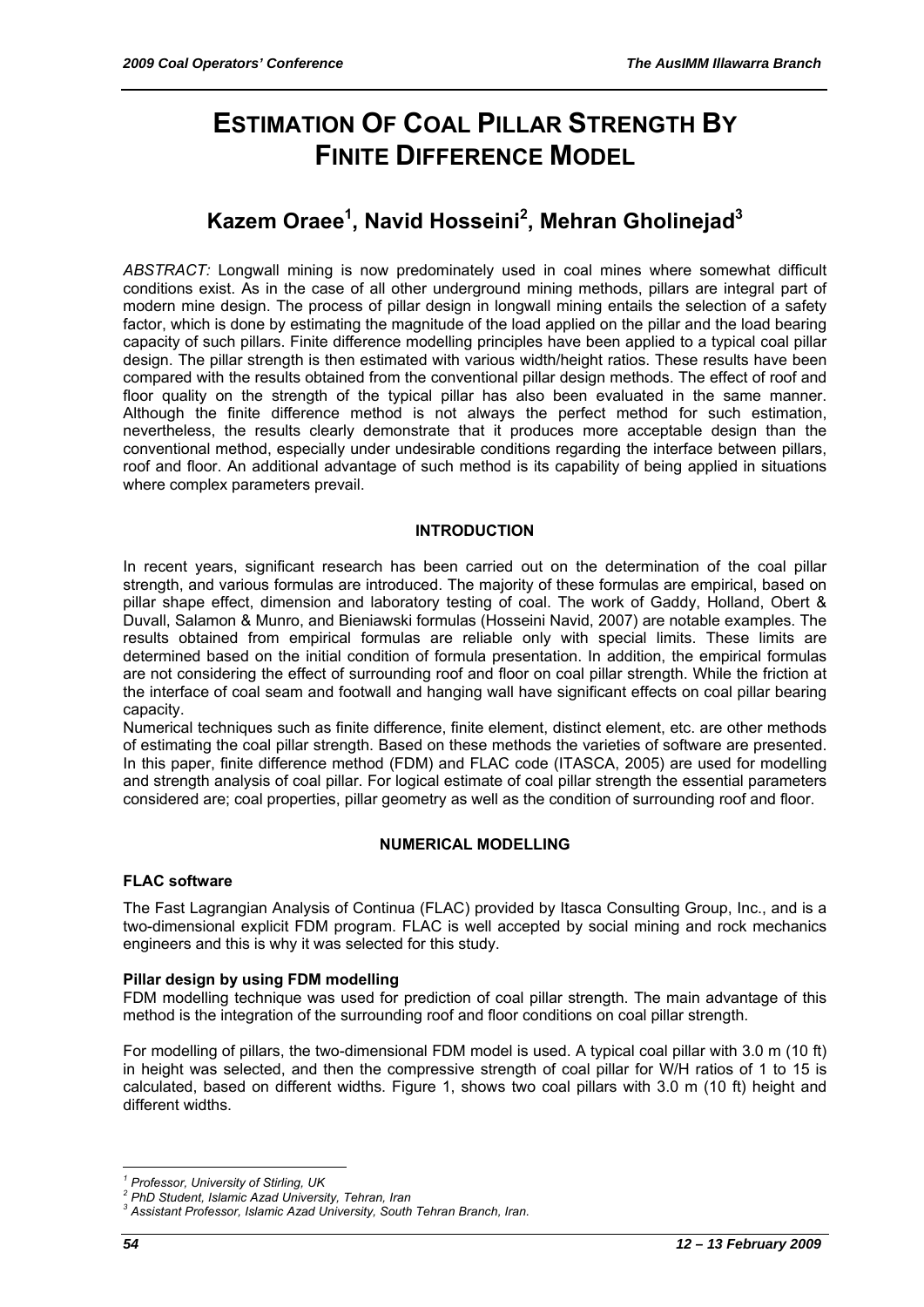In FLAC modelling, the strain-softening model is used to produce the peak strength behaviour for the pillar and the pillar behaviour by FISH functions is monitored. For determining the pillar bearing capacity, the downward force is applied on the top surface of the model, until the pillar fails. During the pillar failure simulation, the average of vertical stress at mid height of the pillar was calculated at regular intervals and the peak value of this stress was considered to represent the peak pillar strength. Also, by averaging the displacement values between the top and bottom of the pillar and dividing by the original length, the pillar strain is thus obtained. Therefore, the pillar stress–strain curve could be developed.



**Figure 1 - Modelled coal pillar with 3.0 m (10 ft) height and different widths** 

To develop the study, the various conditions of roof and floor in FDM model are also applied. Typical coal pillars with both soft and strong roof and floor are considered. In this modelling, the height of the pillar is also 3 m (10 ft) and different widths are selected. Thus, the pillar strength for both soft and strong conditions of roof and floor, for various W/H ratios are calculated. In addition, to study the role of coal strength in coal pillar strength, two pillars with different coal strength properties were modelled by FDM. Following this study, the effect of parting in coal seam on coal pillar strength was analysed. For this purpose, the typical pillar with parting in coal seam was modelled and the effects of parting with different properties of rocks for various W/H ratios were determined. Typical coal pillars modelled by FDM in conditions of, with and without parting of the coal seam, is shown in Figure 2.





#### **COMPARING FDM MODELING RESULTS WITH EMPIRICAL FORMULAS**

The compressive strength of typical coal pillar with 3 m (10 ft) height and different widths, based on modelling by FDM, was thus calculated. The selected coal properties were similar to US Pittsburg colliery (Maleki H, 1992) as shown in Table 1. The results and their comparison with strength values obtained by conventional formulas are shown in Figure 3.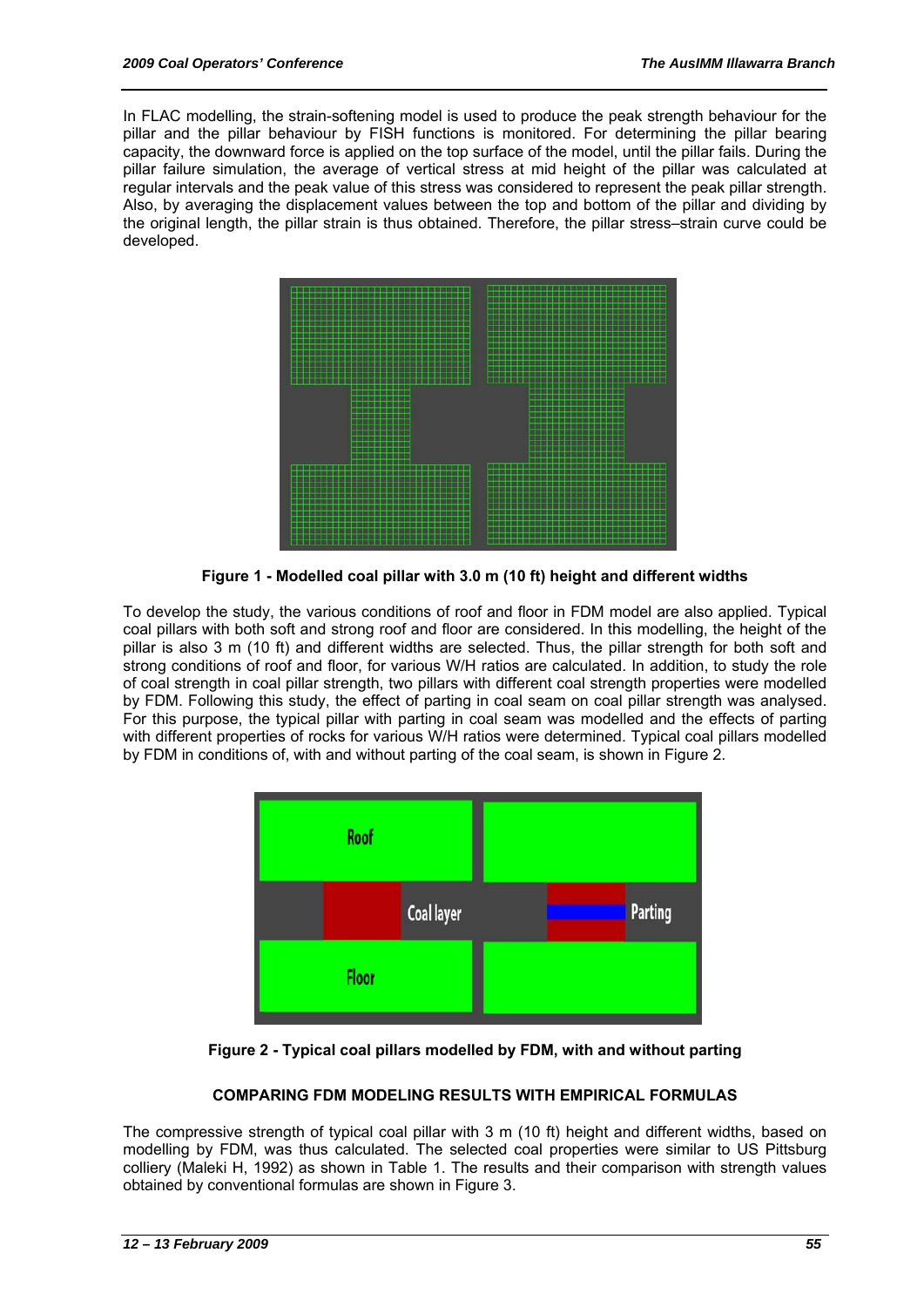| property                      | values                   |
|-------------------------------|--------------------------|
| Young's modulus               | 4 GPa                    |
| Poisson's ratio               | 0.30                     |
| <b>Bulk modulus</b>           | 3.3 GPa                  |
| Shear modulus                 | 1.5 GPa                  |
| Uniaxial compressive strength | 8 MPa                    |
| Density                       | $1400$ Kg/m <sup>3</sup> |
| Tensile strength              | 0.9 MPa                  |
| Cohesive                      | 0.8 MPa                  |
| Friction angle                | 30 degree                |
| Dilation angle                | 0 degree                 |
|                               |                          |

#### **Table 1 - Coal properties**

As demonstrated in this figure, up to W/H ratio of 4, the results of empirical formulas and FDM are similar. By increasing the W/H ratio, the resembling of these results decreases, except the result of Salamon & Munro formula, in which increases in W/H ratios, the results tallied reasonably with to FDM modelling values. According to previous studies (Daniel W. H. Su, Gregory J. Hasenfus, 1999; Oraee K., Hosseini Navid, 2007), the validity of empirical formulas results is up to W/H ratio of 4, however the FDM estimates of the coal pillar strength for higher W/H ratios are considered as valid. The comparison of FDM modelling results and several field data are illustrated in Figure 4.

In this modelling, the roof and floor condition are strong. The field data (Daniel W. H. Su, Gregory J. Hasenfus, 1999) were collected from failed pillars in US Pittsburg colliery. As, can be seen in Figure 4, at least one field data is in agreement with the FDM model, and the other is close . Based on probability of error in field measurement, perhaps the measuring accuracy is the reason of the last data field results not corresponding with the FDM model.

#### **The effect of surrounding roof and floor on coal pillar strength**

The majority of empirical estimation formulas of coal pillar strength inherently do not consider the effect of surrounding roof and floor rocks on coal pillar strength (Oraee K., Hosseini Navid, Qolinejad M., 2008a). In Figure 5, two coal pillars with same condition for various W/H ratios are modelled. The only applied difference in two models is the state of roof and floor strength. The result of FDM modelling shows that the strength of surrounding roof and floor rocks can influence coal pillar strength.

With increasing the W/H ratio, the effect of surrounding roof and floor strength increases, until the pillar coal strength changes more than 50%. Figure 5 shows the results of FDM modelling compared with several field data (Daniel W. H. Su, Gregory J. Hasenfus, 1999) with soft surrounding roof and floor. The results of FDM modelling and field data are reasonably close.

In Figure 6, the results of FDM model for strong surrounding roof and floor, is compared with Bieniawski formula and field data (Daniel W. H. Su, Gregory J. Hasenfus, 1999). The FDM model results and Bieniawski formula are similar up to W/H ratio 4. However, with increasing the W/H ratio, the estimated strength of FDM modelling is significantly higher than Bieniawski formula results. In addition, the results of FDM for strong roof and floor formation and that the field data of failed pillars under similar conditions are close. However, the field results differ significantly when compared with Bieniawski formula results. The main reason is in the empirical nature of Bieniawski formula. Bieniawski formula is based on studies of coal pillars with soft surrounding roof and floor (Oraee K., Hosseini Navid, Qolinejad M., 2008b) and therefore, only for such condition the formula is valid. Figure 7 shows the results of FDM model for soft roof and floor formation as compared with each of Bieniawski, Holland and Gaddy formulas and the field data. As can be seen in the figure, the results of FDM modelling and the field data of failure pillars are fairly close with soft surrounding roof and floor. In addition, in low W/H ratios the results of Bieniawski formula and field data is approximately the same. Therefore, in result, the Bieniawski empirical formula is valid only for low W/H ratios and soft surrounding roof and floor. However, the Holland and Gaddy formula is based on soft roof and floor formation (Oraee K., Hosseini Navid, Qolinejad M., and 2008b), underestimate coal pillar strength, and therefore the results are conservative.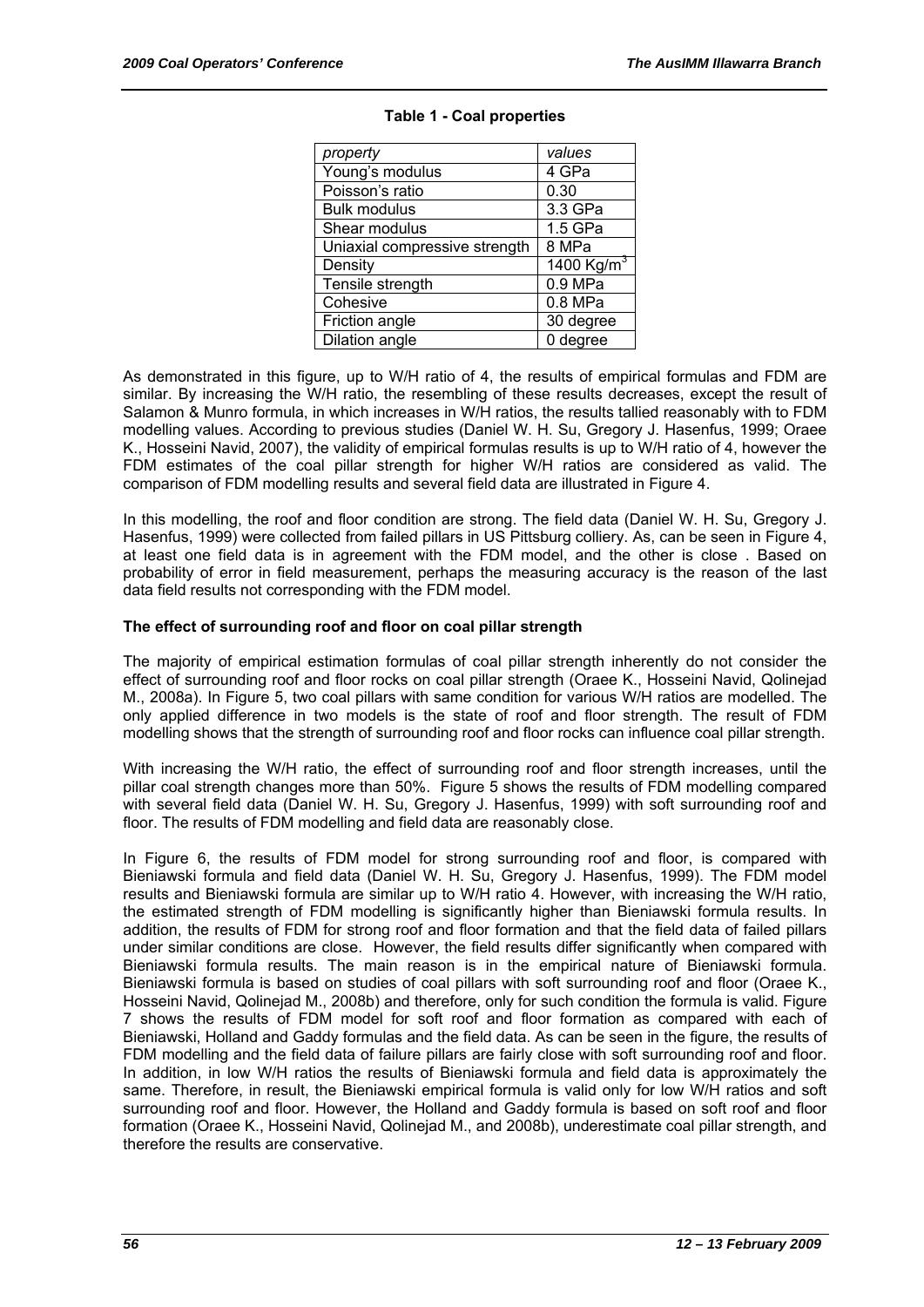

**Figure 3 - The comparison of coal pillar strength by FDM modelling with empirical formulas** 



**Figure 4 - The comparison results of FDM model and field data** 

Generally, the results of FDM modelling for soft surrounding roof and floor have more validity than the results of the empirical formulas. Because, the FDM results and the field data are very close. Similar results can be seen for strong surrounding roof and floor formation. Large differences exist between the results of the empirical formulas and the field data. Therefore, only the FDM estimation can be considered as credible.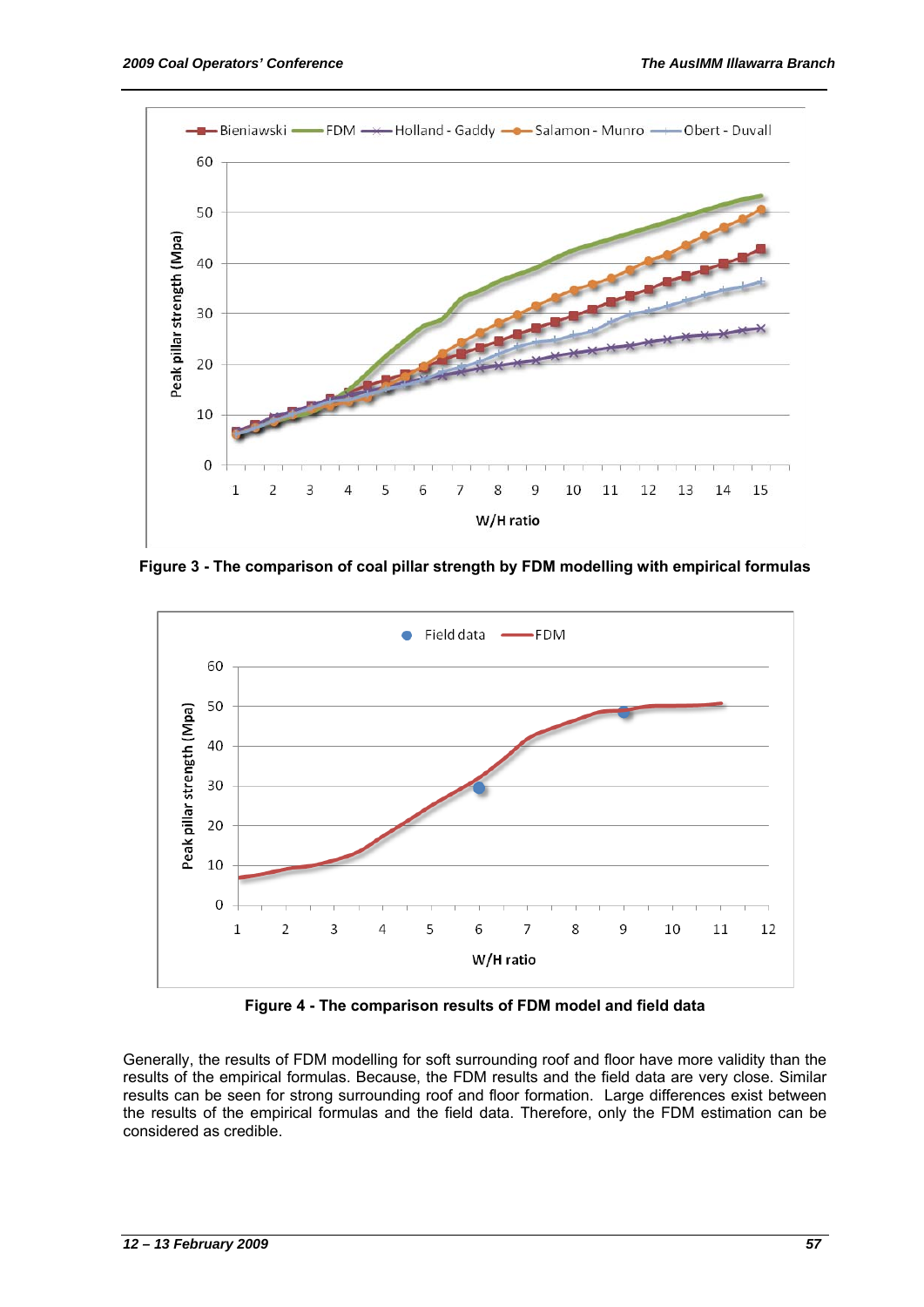

**Figure 5 - The effect of surrounding roof and floor strength on coal pillar bearing capacity and comparison the results of FDM modelling with field data** 



**Figure 6 - Comparison the coal pillar strength of FDM modelling for strong surrounding roof and floor with Bieniawski formula and field data** 

#### **The effect of coal seam strength on pillar strength**

The assumption that coal strength has a significant role in coal pillar strength, is an incorrect statement The results of two modelled coal pillars are shown in Figure 8. All conditions of both pillars assumed the same except in coal seam strength. (Hosseini Navid, 2007)

As can be seen in Figure 8, the results of FDM modelling for both pillars with 5.5 and 6.9 MPa (800 and 1000 psi) coal seam strength are very close. Therefore, the effect of coal seam strength on coal pillar strength is poor and negligible.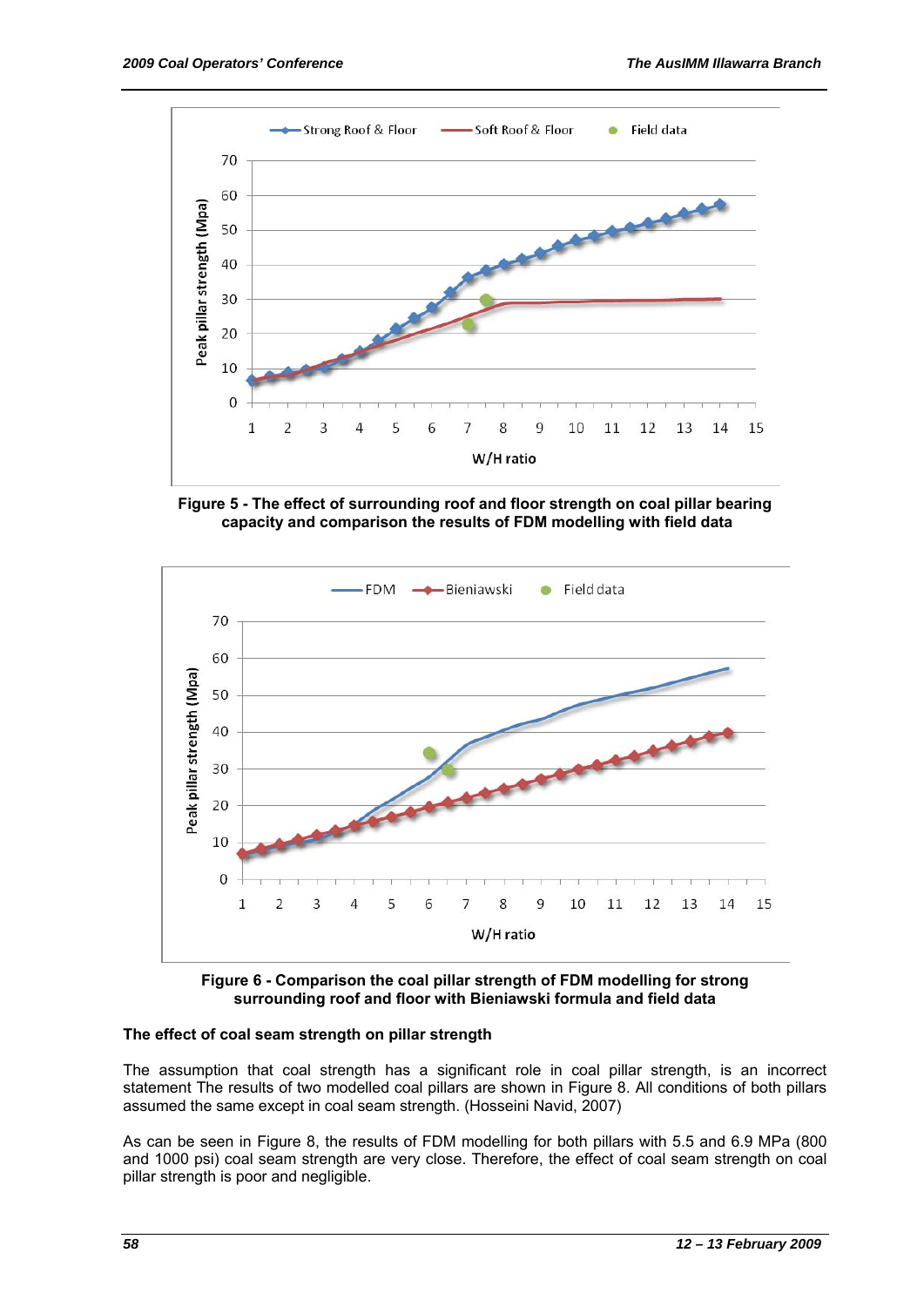

**Figure 7 - Comparison the coal pillar strength of FDM modelling for soft surrounding roof and floor with Bieniawski and Holland and Gaddy formulas and field data** 



**Figure 8 - The effect of strength properties of coal seam on coal pillar strength in FDM modelling** 

#### **The effect of parting on coal pillar strength**

Figure 9, shows three FDM modelled pillars with the same properties. The only exception is the parting. One of modelled pillars is without parting, another with the parting stronger than the coal seam, and the third with the parting but softer than the coal seam.

As shown in Figure 9, the parting is an effective parameter on coal pillar strength. The coal pillar strength is changed, based on strength properties of the parting. In theory, the distribution of field stress within pillar is disturbed by the parting. The stress concentration point within the pillar, forms and consequently, the probability of pillar failure increases. However, if the parting is stronger than the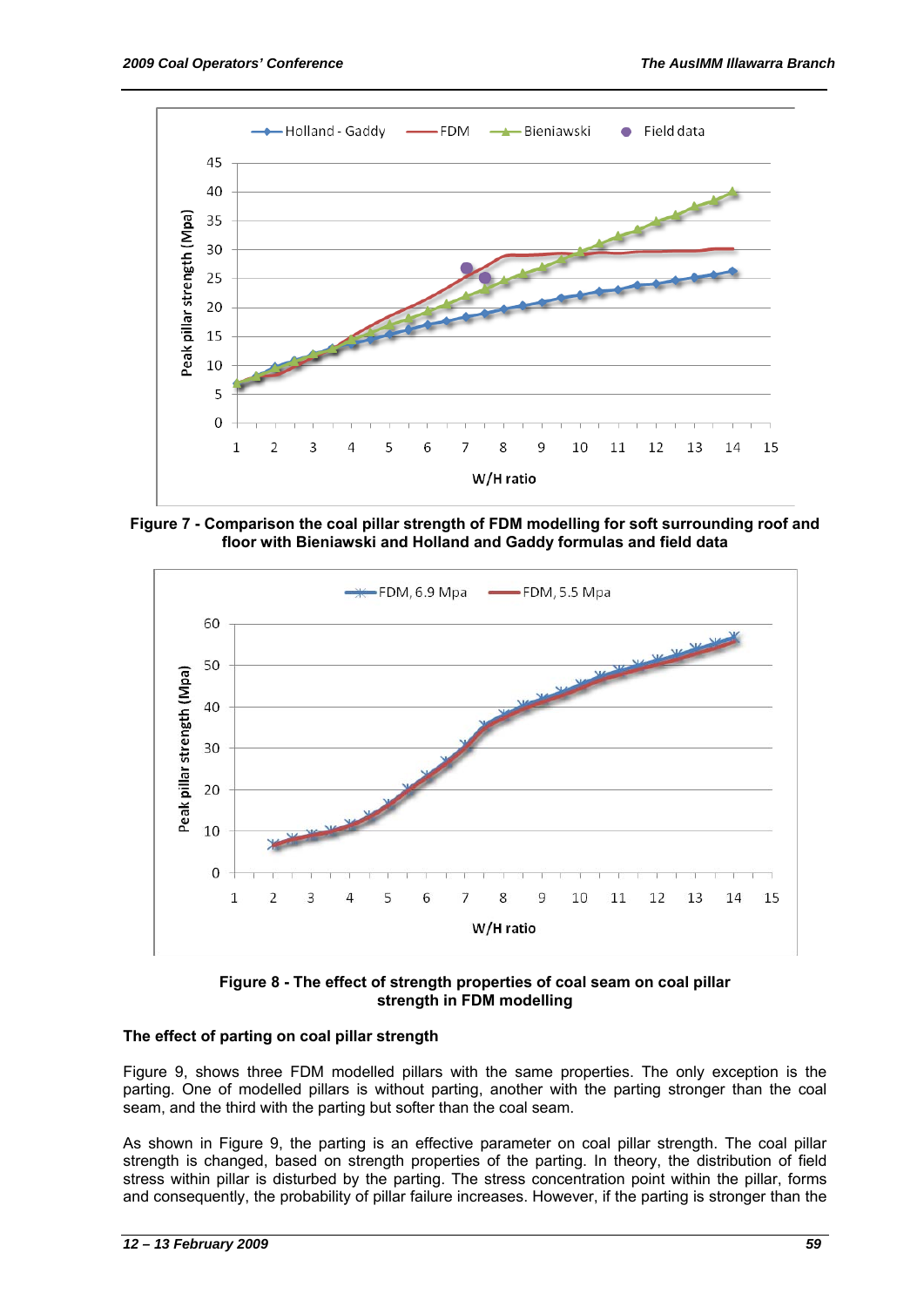coal seam, and resists the stresses, the coal pillar strength with the parting increases. This is because, the applied stress on pillar, concentrate within the parting and hence reduces the stress in pillar coal zone.



**Figure 9 - The effect of the parting on coal pillar strength in FDM modelling** 

#### **CONCLUSIONS**

The FDM modelling can properly and accurately estimate the coal pillar strength. The strength properties of the surrounding roof and floor affect the coal pillar strength and this effect increases with increasing W/H ratio. The comparisons of FDM modelling results for the surrounding roof and floor of various conditions and field data, emphasises the effect of the state of surrounding roof and floor on the coal pillar strength, while most empirical formulas ignore the surrounding roof and floor effect.

Assuming that the coal pillar strength is directly proportional to strength properties of the coal seam, however the results of FDM modelling show that the effect of coal seam strength on coal pillar strength is negligible.

The parting within coal seam changes the coal pillar strength. If the strength of parting is more than coal seam, the coal pillar strength increases, otherwise, the coal pillar strength decreases with the parting.

#### **REFERENCES**

- Daniel W. H. Su, Gregory J. Hasenfus, 1999. *Coal Pillar Strength And Practical Coal Pillar Design Considerations*, In: Proceedings of the Second International Workshop on Coal Pillar Mechanics and Design, Pittsburgh, PA, U.S. Department of the Interior, Bureau of Mines, pp. 155-163.
- Hosseini Navid, 2007. *Modelling of pillars in longwall method using advanced numerical techniques*, M.Sc. Thesis, Islamic Azad University, South of Tehran branch.
- ITASCA Consulting Group, INC., Minneapolis, MN. 2005. FLAC (Fast Lagrangian Analysis of Continua), Version 5.0.
- Maleki H, 1992. *In situ pillar strength and failure mechanisms for U.S. coal seams*, In: Proceedings of the Workshop on Coal Pillar Mechanics and Design, Pittsburgh, PA, U.S. Department of the Interior, Bureau of Mines, pp. 73-77.